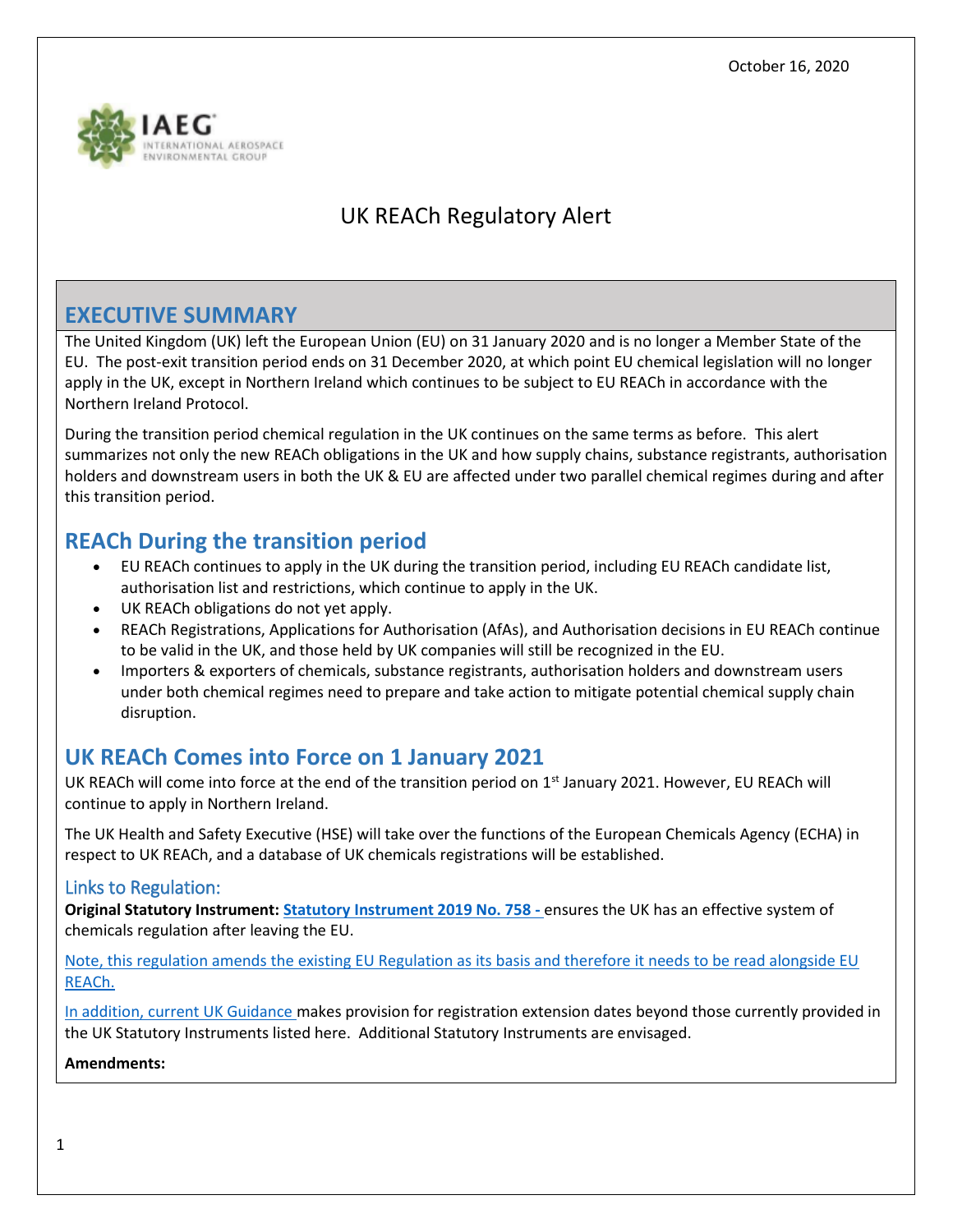- **[Statutory Instrument 2019 No. 858](http://www.legislation.gov.uk/uksi/2019/858/made/data.pdf)** (1) substitutes a new Article 127E to clarify that pre-exit UK downstream users and distributors are to continue to be regarded as UK downstream users and distributors depending on whether there is a protected transitional import of the substance by the UK user or distributor and (2) a new provision [article 127EA] to accommodate the appointment of an Only Representative where article 127E applies.
- **[Statutory Instrument 2019 No. 1144](http://www.legislation.gov.uk/uksi/2019/1144/made/data.pdf)** inserts a new transitional provision [article 127GA] relating to applications for authorisations to use chemical substances of very high concern between 27 March 2017 and end of Implementation Phase where no EU REACh substance Authorisation has been granted for a submitted AfA.

**Guidance:**

[UK Guidance: how to comply with REACh](https://www.gov.uk/guidance/how-to-comply-with-reach-chemical-regulations) chemical regulations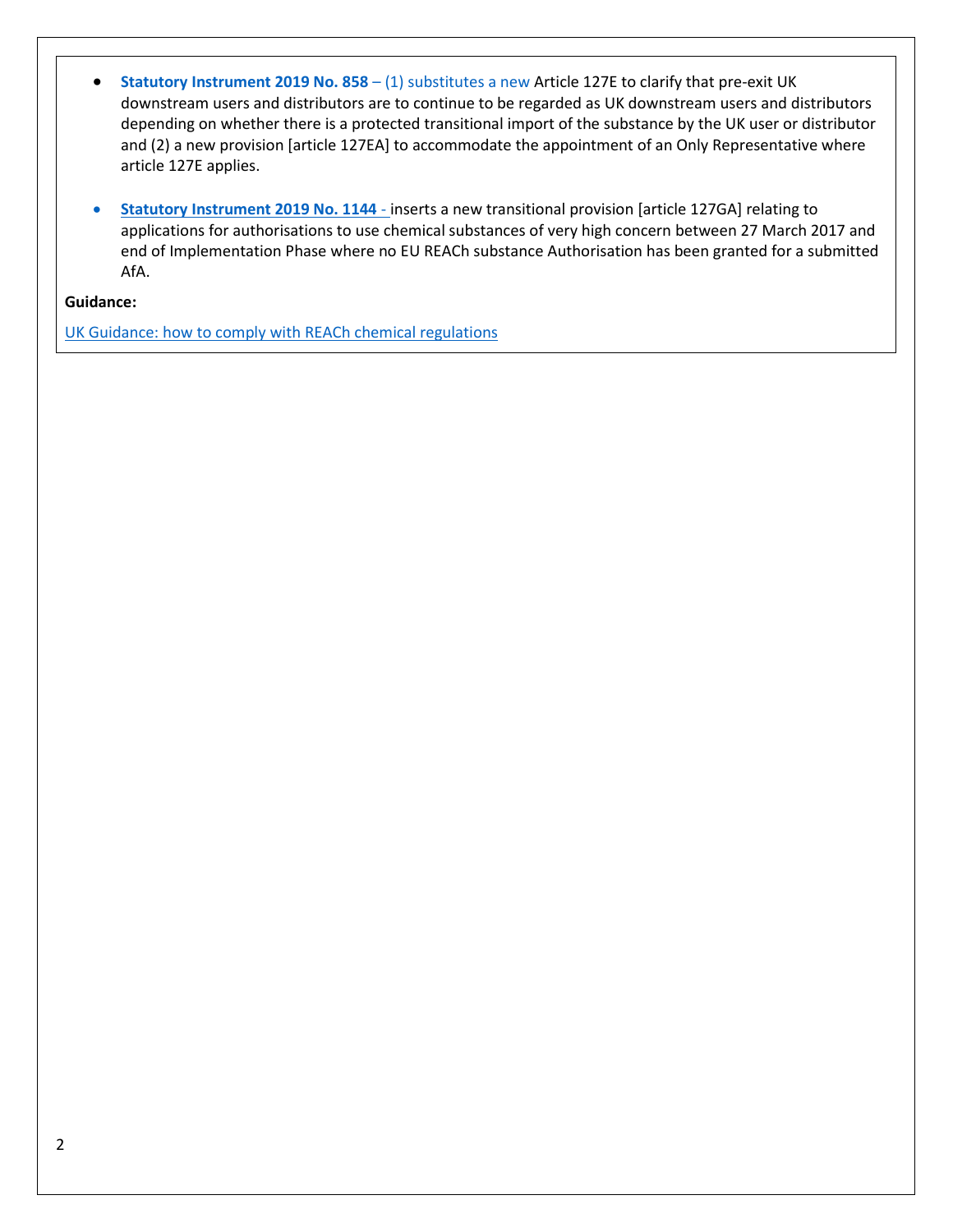### **UK REACh OVERVIEW**

The principles of EU REACh, including its fundamental principle of "no data, no market" and its provision for Only Representative (OR) roles are retained in UK REACh.

To help the UK industry and their supply chains, the UK government has established certain "transitional arrangements", governing chemical regulations during the transition period.

### UK REACh Transitional Arrangements

### Registration

Transferring existing UK registrations into the UK REACh system:

- EU REACh registrations held by UK–based companies, including those held by UK–based ORs, will be grandfathered into the UK regime and any registration that has a relevant past connection with the UK (article 127A) will also be recognized in the UK;
- Grandfathering will be on the basis of notification in the short term (120 days), with full registration required in a 2-, 4- or 6-year timescale depending on volume and, in certain cases, the hazardous properties of the substance in order that high volume and particularly hazardous substances are registered first.

Companies that import chemicals from European Economic Area (EEA) countries will have new obligations for Registration:

- Such companies continue to be regarded as downstream users (DU) for a period of time, provided that they notify UK authorities by 26 October 2021, by making a Downstream User Import Notification (DUIN).
- Full registration for imports > 1 tonne pa is required in a timescale of up to an additional 6 years depending on volume and, in certain cases, the hazardous properties of the substance.
- An Only Representative (OR) in the UK may be appointed by an EEA producer, formulator or article manufacturer for the purpose of fulfilling importer obligations, including making Downstream User Import Notifications (DUINs).

#### Authorisation

EU REACh

- Granted Authorisations held by UK companies will be recognised in the UK.
- Granted Authorisations held by upstream suppliers in the EU will continue to be in recognized in the UK.
- Authorisations applied for by UK companies but not yet granted must be re-submitted to UK authorities and will be processed through the UK authorities for review and approval.

Where a UK user is dependent upon an upstream Authorisation application that has been applied for in the EU before the relevant Latest Application Date but not yet granted, then new Authorisation Latest Application Dates (LADs) and Sunset dates (SDs) will apply, and both will be set to 30 June 2022.

- The applicable LAD and SD will be 18 months after the end of the transition period, provided that an application for authorisation (AfA) for the use has been submitted to ECHA prior to the original LAD but not yet decided by the European Commission (EC) at the end of the transition period.
- This arrangement will allow continued use by UK DUs for 18 months after the transition period.
- Use after the 18-month period will require a new UK authorisation to be submitted by either the UK DU, another UK upstream applicant or a UK OR on behalf of the EU supplier, by 30 June 2022.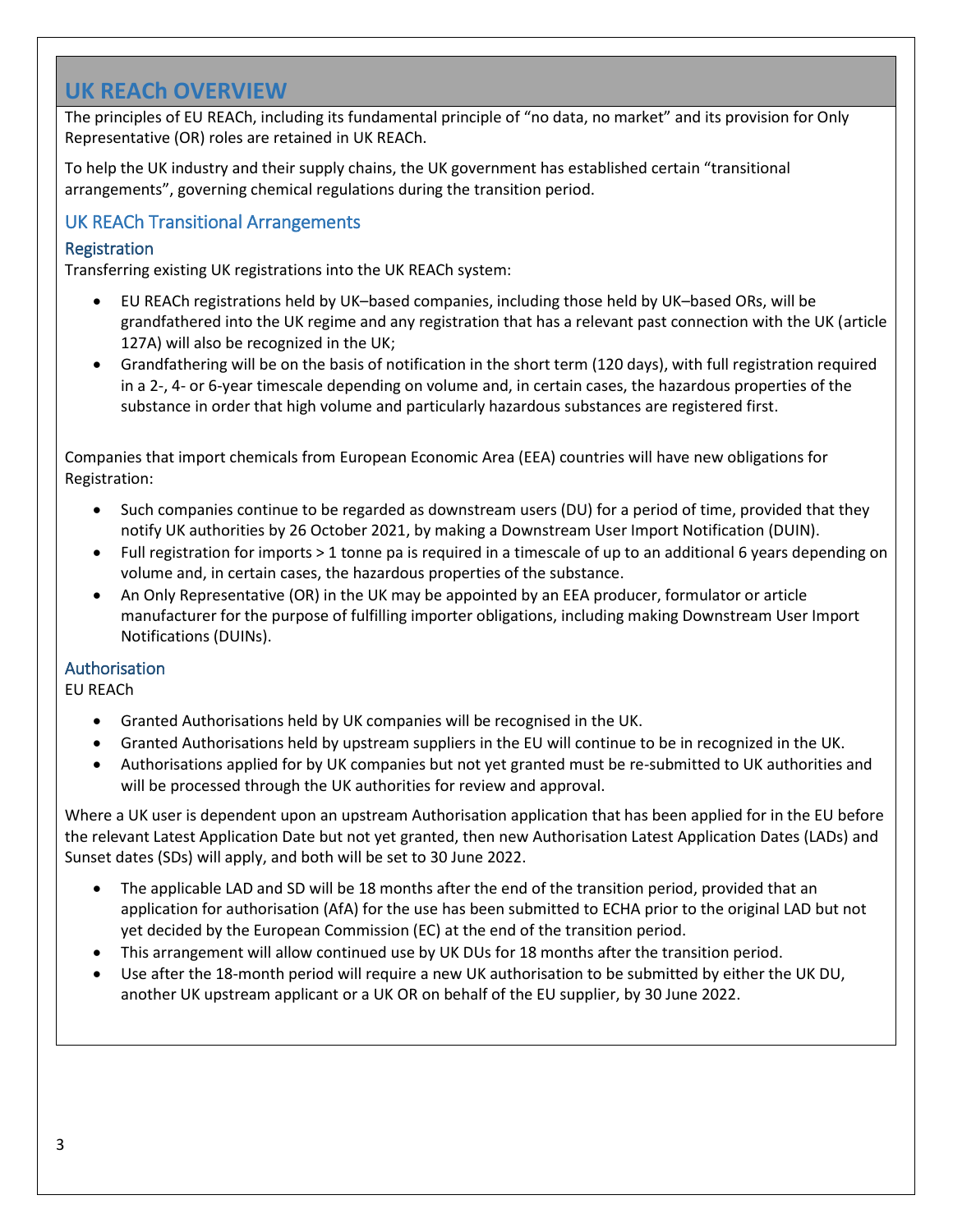### **Further Details**

### UK REACh Registration

UK REACh Registration will be required for substances manufactured or imported into the UK in quantities of 1 tonne or more per year, whether they are substances on their own, in mixtures, or in articles (if the substance is intended to be released during normal and reasonable conditions of use).

- UK REACh does not mandate joint registration through Substance Information Exchange Fora (SIEFs), but does retain the EU REACh 'One Substance, One registration' principle;
- Inquiry is required for new substances before Registration to ensure they were not registered previously.
- New registrations will be phased-in by tonnage bands, similar to EU REACh.

#### The Registration Deadlines are:

| <b>Deadline</b> | Tonnage and Substance Properties                                                                                                                                                                                                                  |
|-----------------|---------------------------------------------------------------------------------------------------------------------------------------------------------------------------------------------------------------------------------------------------|
| 28 October 2023 | 1000 tonnes or more per year<br>Very toxic to aquatic organisms: 100 tonnes or more per year<br>Carcinogens, Mutagens & Reprotoxins (CMRs) for and Substances on UK Candidate<br>List substances as at 31 December 2020: 1 tonne or more per year |
| 28 October 2025 | 100 tonnes or more per year<br>Substances on UK Candidate List substances as at 27 October 2023: 1 tonne or more<br>per year                                                                                                                      |
| 28 October 2027 | 1 tonne or more per year                                                                                                                                                                                                                          |

### Substances excluded from Registration Requirements are the same as EU REACh

Radioactive substances, substances under customs supervision, the transport of substances through the UK that do not enter the UK customs territory, non-isolated intermediates, waste, and some naturally occurring low-hazard substances will be excluded from the scope of UK REACh, as they are from EU REACh.

### Authorisation and Restrictions

- The ECHA candidate list as of 31 December 2020 will be transposed into the UK candidate list.
- The Authorisation List (Annex XIV) of the EU REACh Regulation as of 31 December 2020 including all substances, sunset dates and latest application dates listed in it will be transposed into UK REACh Regulation.
- Restrictions listed in Annex XVII to the EU REACh Regulation as of 31 December 2020 will be transposed into the UK REACh Regulation.
- Updates to the Candidate List, Annex XIV and Annex XVII in UK REACh will be based on the same legal conditions and criteria as EU REACh.
- There are no obligations or commitments to maintain alignment with EU REACh after UK REACh comes into force. Whilst the principles of operation are the same, some divergence should be expected.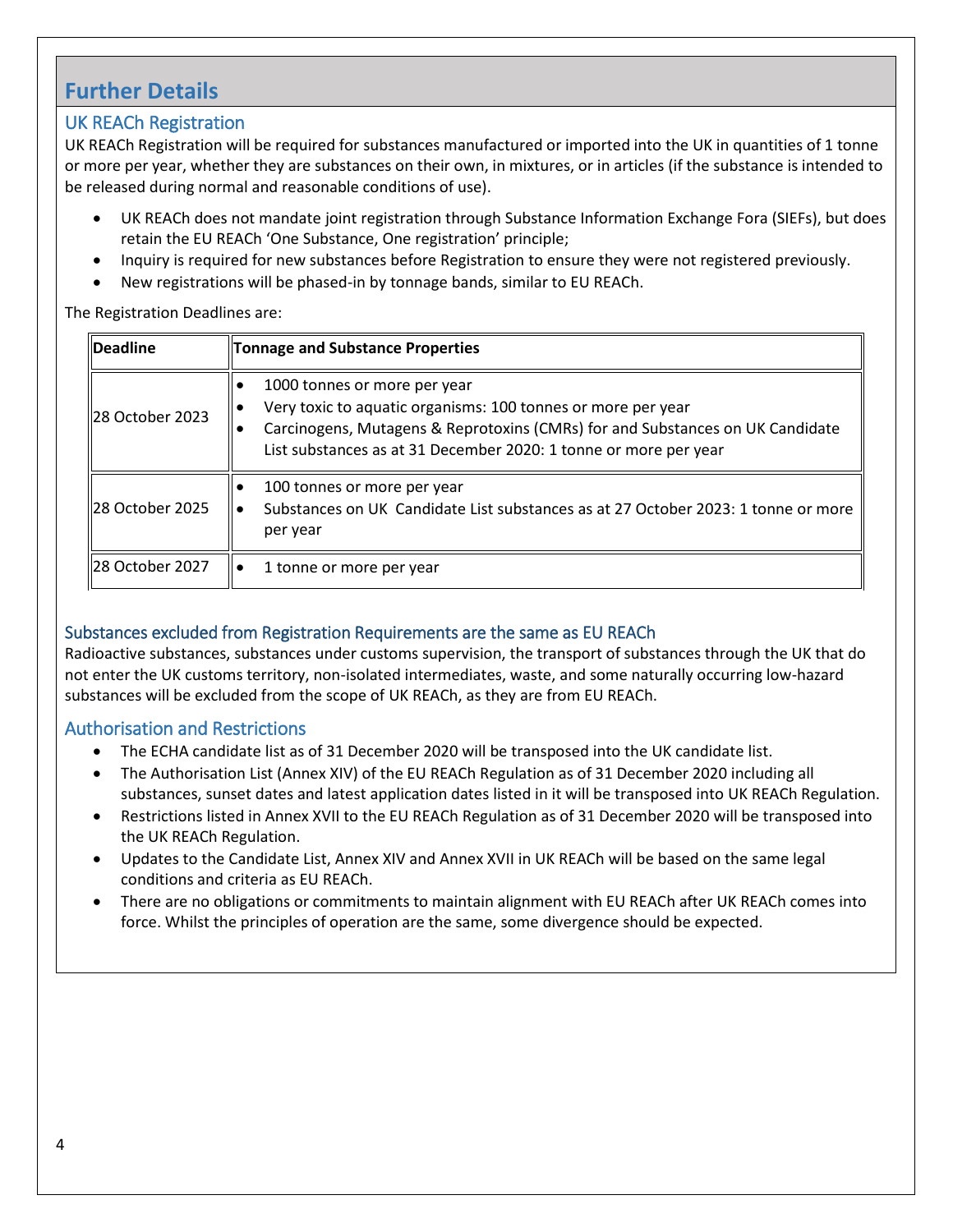| <b>RELEVANT DATES</b>                                          |                                                                                                                                                                                                                                                                                                                                                                                                                                                                                                                                                                                                                                         |                                                 |                                                                                                                                                                                                                                                                                                                                                                                                                                             |  |  |  |
|----------------------------------------------------------------|-----------------------------------------------------------------------------------------------------------------------------------------------------------------------------------------------------------------------------------------------------------------------------------------------------------------------------------------------------------------------------------------------------------------------------------------------------------------------------------------------------------------------------------------------------------------------------------------------------------------------------------------|-------------------------------------------------|---------------------------------------------------------------------------------------------------------------------------------------------------------------------------------------------------------------------------------------------------------------------------------------------------------------------------------------------------------------------------------------------------------------------------------------------|--|--|--|
|                                                                | UK REACH REGISTRATION TIMELINE ACTIONS                                                                                                                                                                                                                                                                                                                                                                                                                                                                                                                                                                                                  | <b>Phase 1 Action</b>                           | <b>Phase 2 Action</b>                                                                                                                                                                                                                                                                                                                                                                                                                       |  |  |  |
| Users of<br><b>Substances</b><br>Registered in EU<br>Countries | Companies procuring substances on their<br>own, in mixtures or in articles for<br>intended release from EU/EEA suppliers<br>will become importers under UK REACh.<br>Downstream users of such substances in<br>the UK importing > 1 tonne per year will<br>need to complete Downstream User<br>Import Notifications (DUINs) based on<br>information available in the Safety Data<br>Sheet.<br>Full registration will also be needed.<br>This notification provision also applies to<br>Imports from 3 <sup>rd</sup> countries coming to the<br>UK directly, if covered by an OR based in<br>another EU/EEA country.<br>See Article 127E | Complete DUIN<br>by 27 Oct 2021                 | Full registration within 2,4<br>or 6 years post 28 Oct 2021<br>depending on tonnage<br>band/hazardous properties<br>of substance:<br>As an importer submit<br>full UK-REACh<br>Registration, or;<br>Get the EU/EEA<br>$\bullet$<br>exporter to submit a<br>full Registration via a<br>UK-based OR, or;<br>Switch to a UK supplier<br>$\bullet$<br>with their own UK<br>registration or;<br>Lower import below 1<br>$\bullet$<br>tonne/year. |  |  |  |
| <b>UK-based holders</b><br>of EU<br>Registrations              | Grandfathering applies to all<br>Registrations (including intermediate)<br>held by UK-based EU REACh registration<br>holders, whether as Manufacturer,<br>Importer or Only Representative.                                                                                                                                                                                                                                                                                                                                                                                                                                              | <b>Notify by April</b><br>30 <sup>th</sup> 2021 | Within 2,4 or 6 years post<br>28 Oct 2021 depending on<br>tonnage band, provide full<br>registration data under UK<br><b>REACh</b>                                                                                                                                                                                                                                                                                                          |  |  |  |

\*Importers of mixtures from the EEA will only be required to submit information for the substances which they have been informed are contained in the mixtures.

\*Grandfathering will not apply to registrations held by entities established outside of the UK, regardless of whether they are part of a group of companies which also has a presence in the UK, unless they have been transferred to a UKbased entity before the UK leaves the EU.

### REACh AUTHORISATION – UK Authorisation Applications

| Role                                                                                                                  | <b>Compliance Requirements</b>                                                                                                                       | <b>Notes</b>                                                                                                                     |
|-----------------------------------------------------------------------------------------------------------------------|------------------------------------------------------------------------------------------------------------------------------------------------------|----------------------------------------------------------------------------------------------------------------------------------|
| A UK-based REACh<br>Authorisation Holder where<br>the European Commission<br>has granted an authorisation<br>decision | By 1 March 2021 (i.e. 60 days)<br>Provide UK Health and Safety<br>Executive (HSE) with the technical<br>information relating to the<br>Authorisation | Any conditions of use and review period for<br>an existing authorisation will be carried over<br>into UK REACh.<br>Article 127 F |
| A UK Downstream User of<br>the above applicant                                                                        | By 1 March 2021, notify use to HSE.<br>Refer to UK Guidance in Executive<br>Summary on method to notify (not<br>yet available).                      | Art 127 H applies                                                                                                                |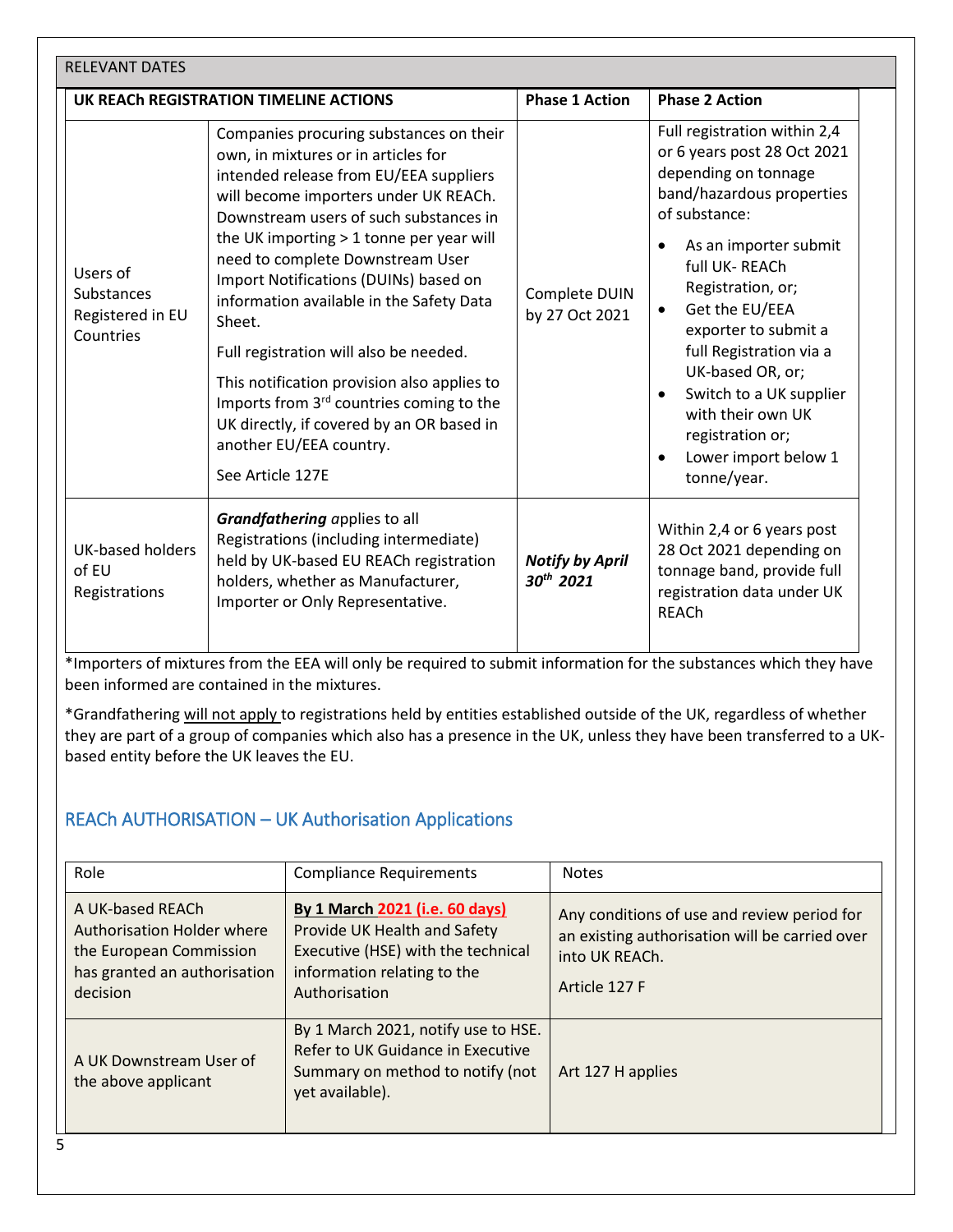| If you are a UK-based<br>company that has submitted<br>an Authorisation Application<br>where ECHA has adopted its<br>final opinions BUT the<br><b>European Commission has</b><br>not made a final decision.<br>Art 127G | By 30 June 2021, notify UK<br>Department for Environment, Food<br>and Rural Affairs (Defra) Secretary<br>of State of the Application<br>Refer to UK Guidance in Executive<br>Summary on how to notify (not yet<br>available) | 1. Notify Defra Secretary of State of the<br>Application;<br>2. Provide copies of the application, the<br>information included in it, and any other<br>information provided to ECHA by the<br>applicant of the Authorisation for the<br>Authorisation which was material to the<br>formation of ECHA's opinions;<br>3. Provide the final opinions ECHA sent to<br>the applicant |
|-------------------------------------------------------------------------------------------------------------------------------------------------------------------------------------------------------------------------|------------------------------------------------------------------------------------------------------------------------------------------------------------------------------------------------------------------------------|---------------------------------------------------------------------------------------------------------------------------------------------------------------------------------------------------------------------------------------------------------------------------------------------------------------------------------------------------------------------------------|
| A UK Downstream User of<br>the above applicant                                                                                                                                                                          | No action                                                                                                                                                                                                                    | Use may continue pending UK decision                                                                                                                                                                                                                                                                                                                                            |
| An EU Downstream user of<br>the above applicant                                                                                                                                                                         | Consult upstream applicant or<br>supplier urgently                                                                                                                                                                           | Your EU use is no longer covered by the UK<br>application                                                                                                                                                                                                                                                                                                                       |
| If you are a UK company that<br>has submitted an Application<br>for Authorisation (AfA)<br>where <b>ECHA has not</b><br>adopted final opinions<br>under Article 64(5)<br><b>Art 127GA</b>                               | By 30 June 2022 resubmit your<br>application to UK HSE<br>Refer to UK Guidance in Executive<br>Summary on how to notify (not yet<br>available)                                                                               | Resubmit your application to UK HSE based<br>on modified sunset date                                                                                                                                                                                                                                                                                                            |
| A UK Downstream User of<br>the above applicant                                                                                                                                                                          | No action                                                                                                                                                                                                                    | Use may continue pending UK decision                                                                                                                                                                                                                                                                                                                                            |
| An EU Downstream User of<br>the above applicant                                                                                                                                                                         | Consult upstream applicant or<br>supplier urgently                                                                                                                                                                           | Your use is no longer covered by the UK<br>application                                                                                                                                                                                                                                                                                                                          |

# REACh AUTHORISATION – EU Authorisation Applications

| Role                                                                                                                                                                                                                   | Action                                                                                                                                                                                                                        |
|------------------------------------------------------------------------------------------------------------------------------------------------------------------------------------------------------------------------|-------------------------------------------------------------------------------------------------------------------------------------------------------------------------------------------------------------------------------|
| A UK Downstream User of a<br>substance covered by an<br>EU/EEA-based upstream<br>authorisation                                                                                                                         | By 1 March 2021 Notify HSE<br>Art 127 H applies<br>New UK Authorisation required 18 months before the end of the authorisation<br>review period by the Downstream User, or by a UK Importer, or by OR of the EEA<br>supplier. |
| A EU-based company<br>supplying the UK that has<br>submitted an Application for<br>Authorisation (AfA) where<br>ECHA has adopted its final<br>opinions BUT the European<br>Commission has not made a<br>final decision | Maintain supply for use in the UK.<br>Apply to the UK HSE for a UK REACh Authorisation via a UK-based OR, or through<br>UK-based importer or affiliate by 30 June 2022                                                        |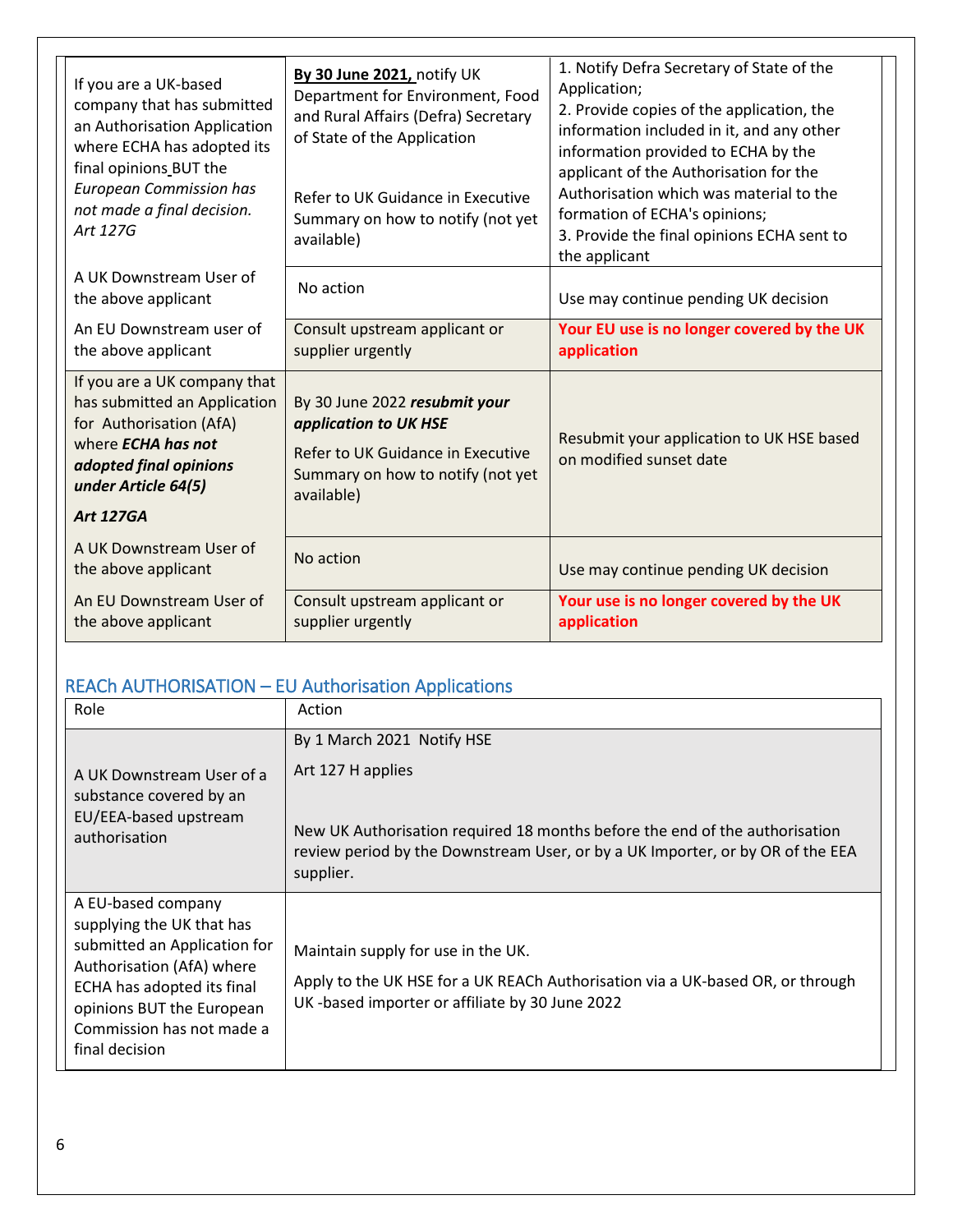|                                                | Maintain your use in the UK beyond 18 months after end of Implementation<br>Phase.                                                                                |  |
|------------------------------------------------|-------------------------------------------------------------------------------------------------------------------------------------------------------------------|--|
| A UK Downstream User of<br>the above applicant | Either you or an upstream supplier must apply to UK HSE for a UK REACh<br>Authorisation within 18 months of end of Implementation Phase, i.e. by 30 June<br>2022. |  |

**RISKS**

### Business Risk: Potential chemical obsolescence issues

Risks come from two sources:

- 1) New obligations in the UK (except for Northern Ireland)
- 2) Changes to existing EU obligations applying to supply from UK (except Northern Ireland) into the EU (including Northern Ireland).

The key risks are:

- Re-registration costs in either UK or EU;
	- Access to data from existing EU SIEFs may be costly to registrants, and require significant negotiation
	- Downstream users may not have the capacity to act as importers and take on the burden associated with UK registration obligations.
- Supply chain disruption;
	- Overall costs for EU manufacturers may not be justified by the size of the UK market alone, resulting in substance withdrawal
	- Lack of transparency in registration intentions leads to supply chain impacts
	- Downstream users (formulators) failure/inability to act as importers and register substances may impact on the availability of mixtures of mixtures (i.e. secondary, tertiary and quaternary mixtures) on the market
	- Delays in gaining authorisations creates business uncertainty and/or unwillingness of EU manufacturer to support the burden and costs of preparing a UK Authorisation
- Costs of managing obligations and diverging lists in the two jurisdictions;
	- Managing authorisations in 2 jurisdictions with different review periods
	- Potential for different decision outcomes (i.e. on an Application for Authorisation) under the two regimes.
- Confusion due to parallel similar but not identical regimes.
	- Due to differences in time frames and processes for decision making under UK REACh on Applications for Authorisation
	- Due to differences in interpretation of science and to scope.